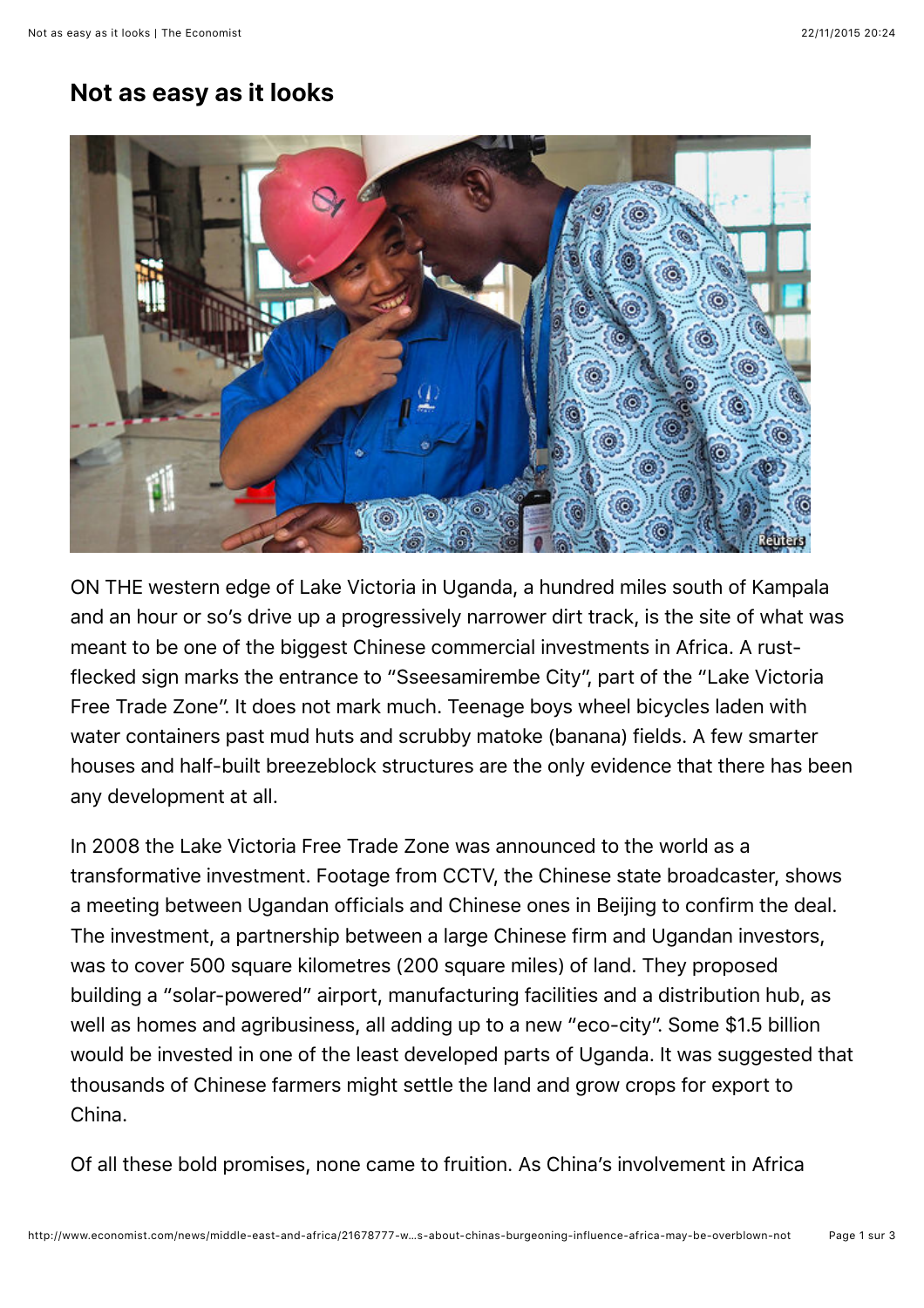deepens, and Western policymakers worry about whether they can compete with a flood of Chinese cash, the failed project is evidence of the mixed success of China's scramble for Africa. It is true that new railways and roads funded by China's Export-Import Bank, and its investment in copper mines and oil rigs in places such as Zambia and Angola, are changing the face of the continent. Airports in Kinshasa, Luanda and Addis Ababa buzz with Mandarin. But there is growing evidence that some Chinese firms that leap into Africa are struggling with the same problems Africa has long given Western investors.

Reliable figures on the levels of Chinese investment in Africa are hard to come by. But those published by the Chinese Ministry of Commerce suggest the net annual flow of Chinese direct investment into Africa increased eight-fold between 2005 and 2014, to \$3.2 billion. The total stock of Chinese investments grew twenty-fold, to \$32 billion. Direct comparisons to Western figures are harder still, but that makes China one of Africa's biggest investors. In addition, Chinese aid has increased, as have development loans made through the Export-Import Bank, which finances infrastructure projects built by Chinese firms.

However, according to Deborah Brautigam, a professor at the School of Advanced International Studies in Washington, DC, much of the hype about Chinese firms buying up vast amounts of industry in Africa is overblown. Chinese FDI to Africa constitutes less than 3% of all Chinese foreign investment: vastly more goes to other regions, especially Asia. Growth has slowed in recent years. And, as Ms Brautigam shows in a new book investigating agricultural projects, "Will Africa Feed China?", many heavily-reported Chinese projects do not amount to much.



There was, for example, a widely touted Chinese investment of over \$1 billion in a 3m hectare palm-oil plantation (an area roughly the size of Hawaii) in the Democratic Republic of Congo. But when work started the Chinese found that there were no roads, the river was barely navigable and villagers were hostile. When a small amount of land was planted the crop was immediately stolen. The project soon disappeared.